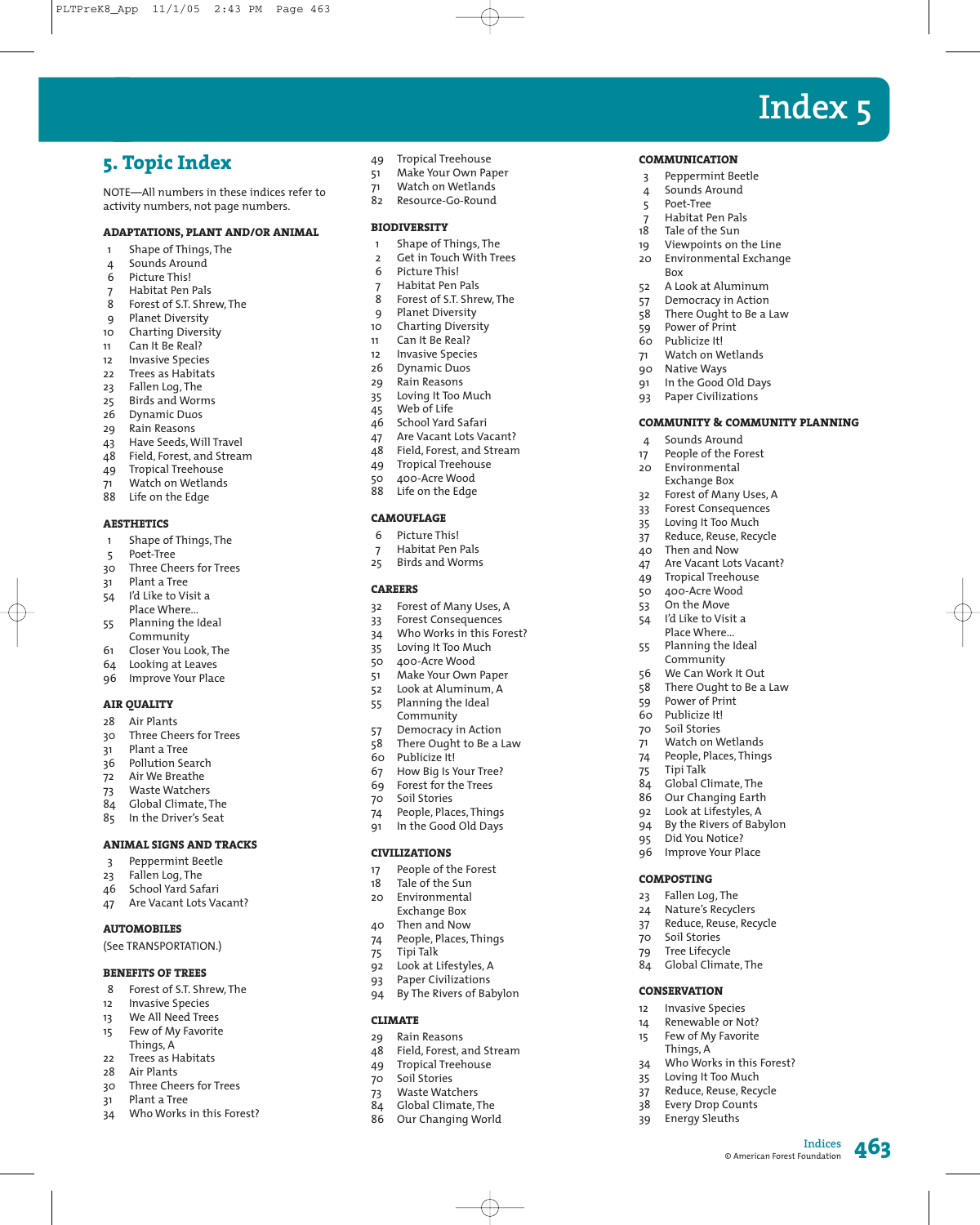# **Index 5**

- 49 Tropical Treehouse<br>51 Make Your Own Pa
- Make Your Own Paper
- 52 Look at Aluminum, A<br>69 Forest for the Trees
- Forest for the Trees
- 71 Watch on Wetlands 73 Waste Watchers
- 
- 82 Resource-Go-Round<br>84 Global Climate, The Global Climate, The
- 
- 91 In the Good Old Days<br>92 Look at Lifestyles, A
- 92 Look at Lifestyles, A<br>94 By the Rivers of Bab By the Rivers of Babylon

#### **CONSUMERISM**

- <sup>15</sup> Few of My Favorite Things, A
- 37 Reduce, Reuse, Recycle<br>82 Resource-Go-Round
- 82 Resource-Go-Round<br>83 Peek at Packaging, A
- Peek at Packaging, A

#### **CULTURAL PERSPECTIVES**

- 16 Pass the Plants, Please
- 17 People of the Forest
- 18 Tale of the Sun<br>20 Environmental
- Environmental Exchange Box
- 
- 40 Then and Now<br>49 Tropical Treeho <sup>49</sup> Tropical Treehouse
- 74 People, Places, Things
- 75 Tipi Talk
- 78 Signs of Fall
- 90 Native Ways<br>92 Look at Lifest
- 92 Look at Lifestyles, A<br>93 Paper Civilizations
- Paper Civilizations
- <sup>94</sup> By the Rivers of Babylon

#### **CYCLES**

- 23 Fallen Log, The<br>28 Air Plants
- 
- 28 Air Plants<br>44 Water Wor **Water Wonders**
- 78 Signs of Fall
- <sup>79</sup> Tree Lifecycle
- 80 Nothing Succeeds Like Succession
- 81 Living with Fire<br>82 Resource-Go-Ro
- 82 Resource-Go-Round<br>85 In the Driver's Seat
- <sup>85</sup> In the Driver's Seat Our Changing World

#### **DECOMPOSITION**

- 8 Forest of S.T. Shrew, The<br>23 Fallen Log, The
- 23 Fallen Log, The<br>24 Nature's Recvcl
- 24 Nature's Recyclers<br>70 Soil Stories
- Soil Stories
- 79 Tree Lifecycle<br>84 Global Climat
- Global Climate, The

#### **DISTURBANCE** (ECOLOGICAL)

**Project Learning Tree • PreK–8 Activity Guide 464** © American Forest Foundation

- 69 Forest for the Trees
- 77 Trees in Trouble<br>80 Nothing Succee
- **Nothing Succeeds**
- Like Succession
- <sup>81</sup> Living with Fire

#### **DIVERSITY**

(See BIODIVERSITY.)

#### **ECONOMICS**

- 14 Renewable or Not?<br>19 Viewpoints on the
- 19 Viewpoints on the Line<br>20 Environmental

84 Global Climate, The 86 Our Changing World<br>87 Earth Manners Earth Manners 94 By the Rivers of Babylon<br>95 Did You Notice? Did You Notice?

44 Water Wonders 49 Tropical Treehouse<br>70 Soil Stories 70 Soil Stories<br>71 Watch on W

28 Air Plants<br>29 Rain Rease 29 Rain Reasons<br>31 Plant a Tree Plant a Tree <sup>41</sup> How Plants Grow 42 Sunlight and Shades of Green 43 Have Seeds, Will Travel<br>44 Water Wonders **Water Wonders** 48 Field, Forest, and Stream 51 Make Your Own Paper<br>65 Bursting Buds <sup>65</sup> Bursting Buds Germinating Giants

70 Soil Stories<br>71 Watch on W

**FIRE**

**FOLKLORE**  (See STORIES.)

**FOOD** 

77 Trees in Trouble<br>78 Signs of Fall Signs of Fall 79 Tree Lifecycle<br>80 Nothings Suc Nothings Succeeds Like Succession <sup>81</sup> Living with Fire

 Forest for the Trees Nothing Succeeds Like Succession Living with Fire

12 Invasive Species<br>13 We All Need Tree We All Need Trees <sup>15</sup> Few of My Favorite Things, A 16 Pass the Plants, Please 17 People of the Forest 49 Tropical Treehouse<br>92 Look at Lifestyles, A Look at Lifestyles, A

**FOOD CHAINS/WEBS** 16 Pass the Plants, Please 17 People of the Forest 23 Fallen Log, The<br>24 Nature's Recvel 24 Nature's Recyclers Web of Life 49 Tropical Treehouse<br>66 Germinating Giant Germinating Giants

<sup>79</sup> Tree Lifecycle **FOREST HEALTH** 12 Invasive Species<br>34 Who Works in th

36 Pollution Search<br>76 Tree Cookies Tree Cookies

Who Works in this Forest?

Watch on Wetlands

Watch on Wetlands <sup>96</sup> Improve Your Place

**EXPERIMENTS/DEMONSTRATIONS**

**EROSION**

- Environmental Exchange Box
- 32 Forest of Many Uses, A<br>33 Forest Consequences
- 33 Forest Consequences<br>34 Who Works in this For
- Who Works in this Forest?
- 38 Every Drop Counts<br>39 Energy Sleuths
- 39 Energy Sleuths<br>50 400-Acre Wood
- 50 400-Acre Wood<br>69 Forest for the Tr
- Forest for the Trees
- 73 Waste Watchers
- 82 Resource-Go-Round<br>83 Peek at Packaging, A Peek at Packaging, A

#### **ECOSYSTEMS**

- 9 Planet Diversity<br>12 Invasive Species
- 12 Invasive Species<br>20 Environmental Environmental
- Exchange Box
- 29 Rain Reasons<br>48 Field, Forest, a Field, Forest, and Stream
- 
- 49 Tropical Treehouse<br>50 400-Acre Wood
- 50 400-Acre Wood<br>71 Watch on Wetla Watch on Wetlands
- 80 Nothing Succeeds Like Succession
- 
- 81 Living with Fire<br>86 Our Changing V Our Changing World

#### **ENDANGERED SPECIES**

- 45 Web of Life
- 71 Watch on Wetlands
- 88 Life on the Edge

#### **ENERGY**

- <sup>14</sup> Renewable or Not?
- 36 Pollution Search<br>39 Energy Sleuths
- 39 Energy Sleuths<br>44 Water Wonders
- **Water Wonders**
- 52 Look at Aluminum, A<br>53 On the Move
- 53 On the Move<br>55 Planning the
- Planning the
- Ideal Community
- 57 Democracy in Action<br>72 Air We Breath Air We Breath
- 73 Waste Watchers
- 82 Resource-Go-Round<br>84 Global Climate. The
- Global Climate, The
- $85$  In the Driver's Seat<br>86 Our Changing Worl
- <sup>86</sup> Our Changing World
- A Look at Lifestyles

<sup>20</sup> Environmental Exchange Box <sup>35</sup> Loving It Too Much 36 Pollution Search<br>37 Reduce, Reuse, Ro 37 Reduce, Reuse, Recycle<br>38 Every Drop Counts 38 Every Drop Counts<br>39 Energy Sleuths Energy Sleuths 45 Web of Life <sup>46</sup> Then and Now 50 400-Acre Wood<br>70 Soil Stories 70 Soil Stories<br>71 Watch on W

#### **ENVIRONMENTAL IMPACT**

Watch on Wetlands 72 Air We Breathe 77 Trees in Trouble<br>82 Resource-Go-Roi Resource-Go-Round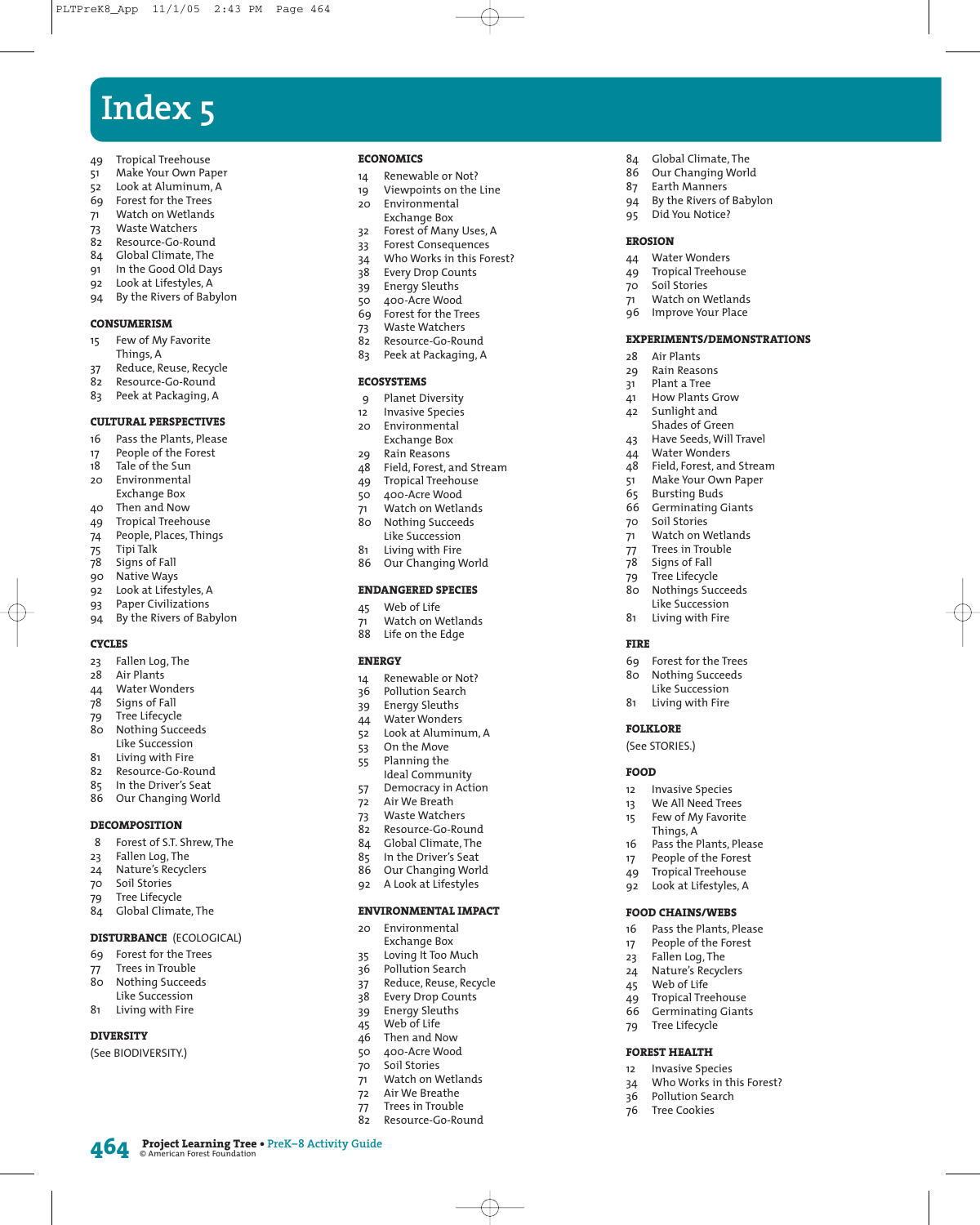## Index<sub>5</sub>

**LEAVES** 

 $1$ 

61

62

63

64

65

66

68

78

 $17$ 

 $19$ 

37

38

73

74

75

87

89

90

91

92

94

 $\overline{4}$ 

5

 $\bar{8}$ 

 $17$ 

18

 $36$ 

87

80

 $Q1$ 

92

 $\mathbf{\Delta}$ 

41 48

66

67

70

 $71$ 

 $37$ 

59

84

 $14$ 

70

82

 $52$ 

**MEDIA** 

80

40

**LIFESTYLES** 

 $21$ 

Shape of Things, The

Closer You Look, The

Looking at Leaves

**Germinating Giants** 

People of the Forest

**Every Drop Counts** 

Then and Now

Place Where...

**Waste Watchers** 

**Earth Manners** 

Native Ways

People, Places, Things

Trees for Many Reasons

By the Rivers of Babylon

LITERATURE. ENVIRONMENTAL

Forest of S.T. Shrew, The

Trees for Many Reasons

In the Good Old Days Look at Lifestyles, A

People of the Forest

In the Good Old Days

Look at Lifestyles, A

Sounds Around

Tale of the Sun

**Pollution Search** 

Like Succession

**Earth Manners** 

Sounds Around

Soil Stories

20 Environmental

60 Publicize Itl

**Exchange Box** 

Power of Print

88 Life on the Edge

96 Improve Your Place

MINERALS & MINING

Soil Stories

Renewable or Not?

Look at Aluminum, A

Resource-Go-Round

**Indices** 

© American Forest Foundation

⊿бс

How Plants Grow

Field, Forest, and Stream

**Germinating Giants** 

How Big Is Your Tree?

Watch on Wetlands

Reduce, Reuse, Recycle

Global Climate, The

**MEASUREMENTS** 

Nothing Succeeds

Poet-Tree

54 I'd Like to Visit a

Tipi Talk

Viewpoints on the Line

Reduce, Reuse, Recycle

**Bursting Buds** 

Name That Tree

Signs of Fall

Adopt a Tree

To Be a Tree

**Tree Factory** 

- Trees in Trouble  $77$
- Tree Lifecycle 79
- Living with Fire 81

#### **FOREST PRODUCTS**

- We All Need Trees  $13$ Few of My Favorite 15 Things, A
- Pass the Plants, Please 16
- Three Cheers for Trees  $30$
- Forest of Many Uses, A  $32$
- **Tropical Treehouse**  $\Delta$ 9
- Make Your Own Paper 51
- 69 Forest for the Trees
- Resource-Go-Round 82
- Peek at Packaging, A 83
- 89 Trees for Many Reasons

#### **FORESTRY PRACTICES**

- **Invasive Species**  $12$
- We All Need Trees  $13$
- Every Tree for Itself 27
- Forest of Many Uses  $32$
- Forest Consequences 33
- Who Works in this Forest?  $34$
- 400-Acre Wood  $50$
- How Big Is Your Tree? 67
- Forest for the Trees 69
- 89 Trees for Many Reasons

#### **GEOGRAPHY**

- Habitat Pen Pals  $\overline{7}$
- **Invasive Species**  $12<sup>12</sup>$
- People of the Forest 17
- $20$ Environmental **Exchange Box**
- $29$ Rain Reasons
- **Tropical Treehouse** 49
- Watch on Wetlands  $71$
- 82 Resource-Go-Round
- 88 Life on the Edge
- By the Rivers of Babylon 94

#### **GEOLOGY**

- Field, Forest, and Stream ⊿8
- Look at Aluminum. A  $52$
- Soil Stories 70
- Air We Breathe  $72$

#### **GLOBAL CLIMATE CHANGE**

- Plant a Tree  $31$
- **Waste Watchers** 73
- $8<sub>A</sub>$ Global Climate, The
- 85 In the Driver's Seat
- Our Changing World 86

#### **GLOBAL CONNECTIONS**

- **Invasive Species**  $12$
- Renewable or Not?  $14$
- Tropical Treehouse 49
- Waste Watchers  $73$
- Global Climate, The 84

#### **GOVERNMENT**

- Viewpoints on the Line  $19$
- Planning the Ideal 55
- Community We Can Work It Out 56
- Democracy in Action 57
- There Ought to Be a Law 58
- 96 Improve Your Place

#### **GROWTH RINGS, TREE**

- 27 Every Tree For Itself
- **Tree Factory** 63
- **Tree Cookies** 76
- Tree Lifecycle 79

### **HABITATS**

- 6 Picture This!
- Habitat Pen Pals  $\overline{7}$
- 8 Forest of S.T. Shrew. The
- Planet Diversity 9
- Can It Be Real?  $11$
- $22$ Trees as Habitats
- Fallen Log, The 23
- Nature's Recyclers  $24$ Every Tree for Itself
- $27$ Rain Reasons 29
- Web of Life 45
- 46 School Yard Safari
- Are Vacant Lots Vacant? 47
- Field, Forest and Stream 48
- **Tropical Treehouse**  $\Delta Q$
- 400-Acre Wood  $50$
- $71$ Watch on Wetlands
- 88 Life on the Edge

#### **HEALTH & NUTRITION**

16 Pass the Plants, Please

#### **HISTORY**

- 40 Then and Now
- 76 **Tree Cookies**
- 86 Our Changing World
- 90 Native Ways
- In the Good Old Days 91
- Look at Lifestyles 92
- 93 Paper Civilizations
- By the Rivers of Babylon 94 95 Did You Notice?

- **INTERDEPENDENCE**
- Habitat Pen Pals  $\overline{7}$
- **Planet Diversity**  $\mathsf{q}$ Can it Be Real?  $11$

 $22$ 

26

45

49

79

9

 $12<sup>12</sup>$ 

 $22$ 

23

46

 $47$ 

 $71$  $80<sub>o</sub>$ 

**LAND USE** 

17 People of the Forest

Web of Life

Tree Lifecycle

**INVENTORY (SPECIES)** 

**Planet Diversity** 

Invasive Species

Fallen Log, The

Trees as Habitats

School Yard Safari

Watch on Wetlands

Nothing Succeeds

Like Succession

Are Vacant Lots Vacant?

(See COMMUNITY & COMMUNITY PLANNING.)

Trees as Habitats

**Tropical Treehouse** 

**Dynamic Duos**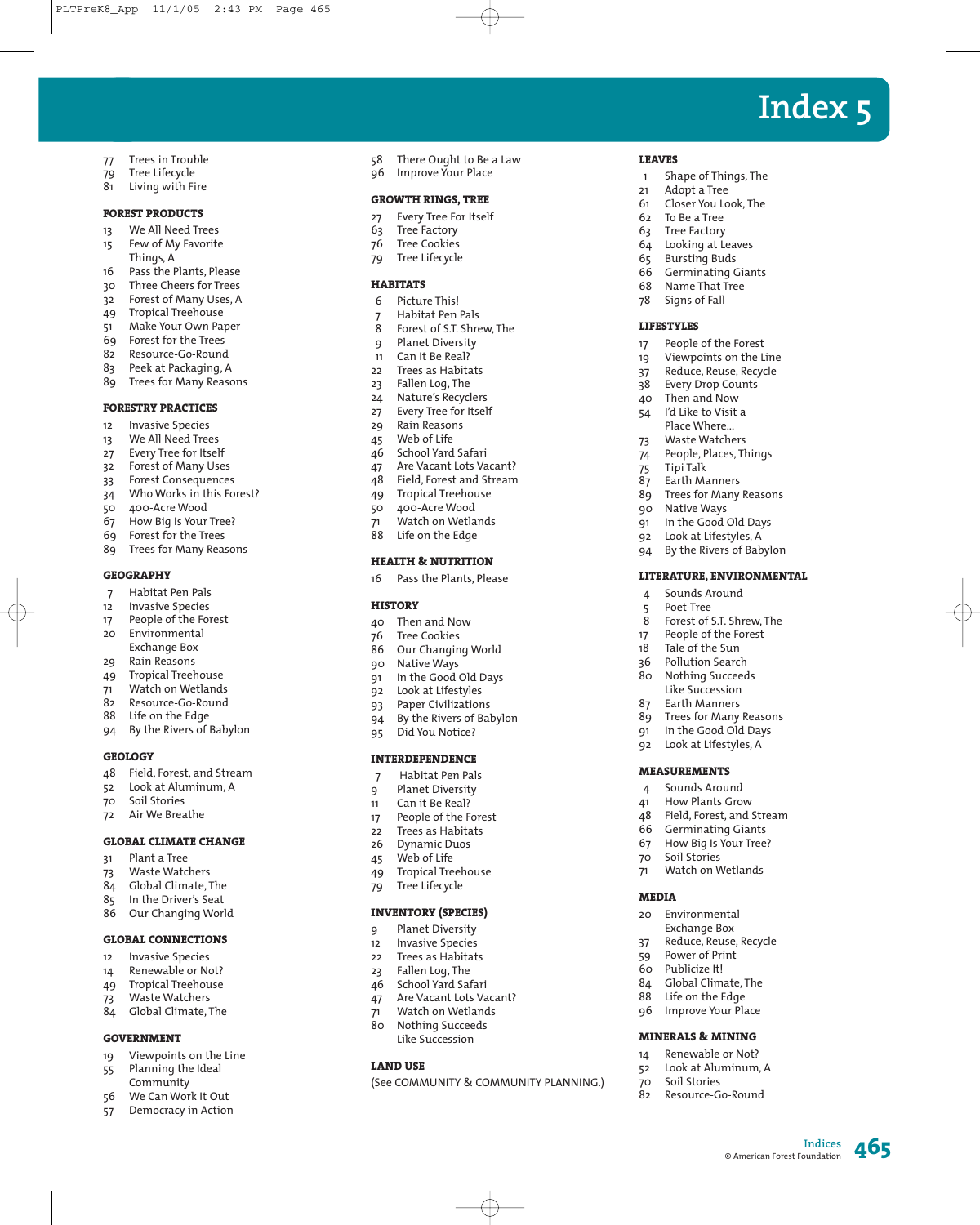# **Index 5**

#### **MUSIC**

- 49 Tropical Treehouse<br>59 Power of Print
- 59 Power of Print<br>62 To Be a Tree
- 62 To Be a Tree<br>77 Trees in Trou
- Trees in Trouble

#### **NATIVE CULTURES**

- 17 People of the Forest
- 18 Tale of the Sun<br>49 Tropical Treeho
- 49 Tropical Treehouse<br>75 Tipi Talk
- Tipi Talk
- 78 Signs of Fall
- 90 Native Ways<br>92 Look at Lifest Look at Lifestyles, A
- 

#### **NON-NATIVE SPECIES**

- 12 Invasive Species<br>24 Nature's Recycler
- 24 Nature's Recyclers<br>29 Rain Reasons
- 29 Rain Reasons<br>47 Are Vacant Lo
- Are Vacant Lots Vacant?

#### **NONRENEWABLE RESOURCES**

- 14 Renewable or Not?<br>15 Few of My Favorite
- Few of My Favorite Things, A
- 39 Energy Sleuths<br>52 Look at Alumin
- Look at Aluminum, A
- 82 Resource-Go-Round
- 83 Peek at Packaging, A

#### **OLD-GROWTH FORESTS**

- 33 Forest Consequences<br>66 Germinating Giants
- **Germinating Giants**

#### **PACKAGING**

- 13 We All Need Trees
- 52 Look at Aluminum, <sup>A</sup>
- 83 Peek at Packaging, A

#### **PAPER**

- 12 Invasive Species<br>13 We All Need Tree
- We All Need Trees
- 37 Reduce, Reuse, Recycle<br>51 Make Your Own Paper
- <sup>51</sup> Make Your Own Paper
- Global Climate, The
- <sup>93</sup> Paper Civilizations

#### **PARKS**

- <sup>35</sup> Loving It Too Much
- 49 Tropical Treehouse<br>54 I'd Like to Visit a
- I'd Like to Visit a Place Where...
- 55 Planning the Ideal Community
- 60 Publicize It!

#### **PHOTOSYNTHESIS**

- 27 Every Tree for Itself<br>28 Air Plants
- 28 Air Plants
- 29 Rain Reasons<br>30 Three Cheers
- 30 Three Cheers for Trees<br>31 Plant a Tree
- Plant a Tree
- <sup>41</sup> How Plants Grow 42 Sunlight and Shades

**Project Learning Tree • PreK–8 Activity Guide 466** © American Forest Foundation

- of Green
- 62 To Be a Tree
- <sup>63</sup> Tree Factory
- <sup>77</sup> Trees in Trouble
- 78 Signs of Fall
- <sup>79</sup> Tree Lifecycle
- Global Climate, The

#### **PLANT GROWTH**

- 27 Every Tree for Itself<br>29 Rain Reasons
- 29 Rain Reasons<br>31 Plant a Tree
- Plant a Tree
- 41 How Plants Grow<br>42 Sunlight and Shad
- 42 Sunlight and Shades of Green<br>43 Have Seeds. Will Travel

54 I'd Like to Visit a Place Where... 55 Planning the Ideal Community<br>87 Earth Manners

Earth Manners

14 Renewable or Not?<br>23 Fallen Log, The Fallen Log, The 24 Nature's Recyclers<br>37 Reduce, Reuse, Rec 37 Reduce, Reuse, Recycle<br>51 Make Your Own Paper <sup>51</sup> Make Your Own Paper 52 Look at Aluminum, A<br>81 Living with Fire Living with Fire **RENEWABLE RESOURCES** 14 Renewable or Not?<br>15 Few of My Favorite Few of My Favorite Things, A <sup>37</sup> Reduce, Reuse, Recycle 39 Energy Sleuths<br>69 Forest for the Ti Forest for the Trees 82 Resource-Go-Round<br>83 Peek at Packaging, A Peek at Packaging, A <sup>89</sup> Trees for Many Reasons

**SEASONAL CHANGE** 65 Bursting Buds<br>78 Signs of Fall Signs of Fall

<sup>79</sup> Tree Lifecycle

16 Pass the Plants, Please 43 Have Seeds, Will Travel<br>66 Germinating Giants Germinating Giants

1 Shape of Things, The 2 Get in Touch with Trees<br>3 Peppermint Beetle Peppermint Beetle 4 Sounds Around 5 Poet-Tree

16 Pass the Plants, Please

1 Shape of Things, The <sup>61</sup> Closer You Look, The Looking at Leaves

(See FORESTRY PRACTICES.)

3 Peppermint Beetle 16 Pass the Plants, Please

I'd like to Visit a Place Where...

**SERVICE LEARNING** 4 Sounds Around 52 Look at Aluminum, A<br>54 I'd like to Visit a Place

60 Publicize It!<br>72 Air We Brea 72 Air We Breathe<br>84 Global Climate Global Climate, The <sup>96</sup> Improve Your Place

**SHELTERS** Tipi Talk Native Ways Look at Lifestyles, A

**SHAPE**

**SMELL**

75 Tipi Talk **SILVICULTURE—**

**SEEDS**

**SENSES**

**RECYCLING**

- <sup>43</sup> Have Seeds, Will Travel
- <sup>65</sup> Bursting Buds Germinating Giants
- 
- 70 Soil Stories<br>77 Trees in Tro
- 77 Trees in Trouble<br>79 Tree Lifecycle Tree Lifecycle

#### **PLANT SUCCESSION**

- 80 Nothing Succeeds
- Like Succession
- <sup>81</sup> Living with Fire

#### **POETRY**

- 4 Sounds Around<br>5 Poet-Tree
- Poet-Tree
- 21 Adopt a Tree

#### **POLITICS—**

#### (See GOVERNMENT.)

#### **POLLUTION**

- 35 Loving It Too Much<br>36 Pollution Search
- 36 Pollution Search<br>39 Energy Sleuths
- 39 Energy Sleuths<br>47 Are Vacant Lots
- Are Vacant Lots Vacant?
- 51 Make Your Own Paper<br>52 Look at Aluminum, A
- 52 Look at Aluminum, A<br>71 Watch on Wetlands Watch on Wetlands
- 72 Air We Breathe
- 73 Waste Watchers
- 84 Global Climate, The
- 
- 85 In the Driver's Seat<br>87 Farth Manners Earth Manners
- <sup>96</sup> Improve Your Place

#### **POPULATION GROWTH**

- 35 Loving It Too Much<br>86 Our Changing Worl
- <sup>86</sup> Our Changing World
- Look at Lifestyles, A

#### **PRECIPITATION**

29 Rain Reasons<br>41 How Plants G

**PREDATOR/PREY** 7 Habitat Pen Pals 25 Birds and Worms<br>26 Dynamic Duos Dynamic Duos 45 Web of Life 88 Life on the Edge

**RECREATION**

 Forest of Many Uses, A Who Works in This Forest? 35 Loving It Too Much<br>50 400-Acre Wood 400-Acre Wood

41 How Plants Grow<br>44 Water Wonders **Water Wonders** 71 Watch on Wetlands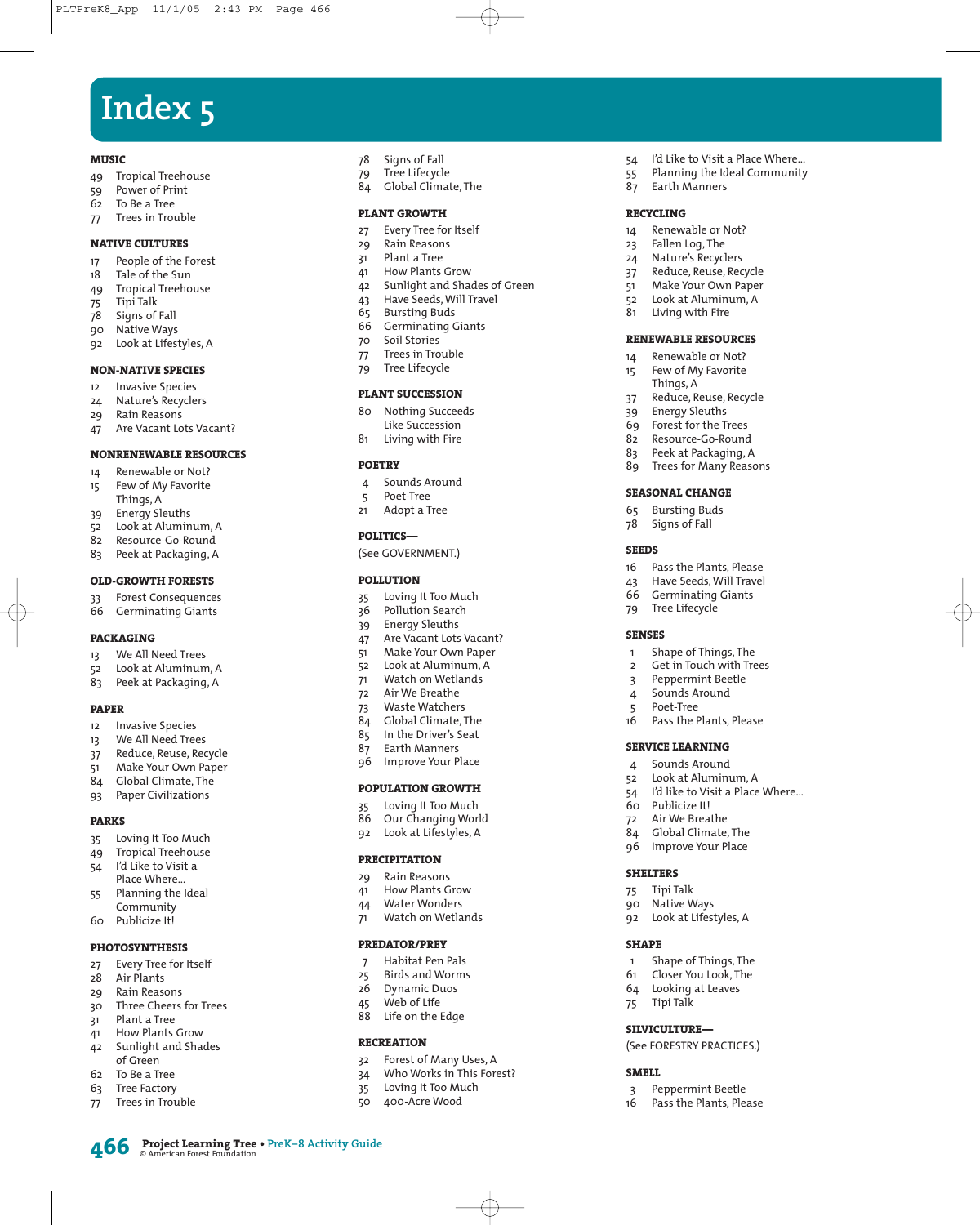- Environmental  $20$ **Exchange Box** Adopt a Tree
- 21  $36$ Pollution Search
- Air We Breathe  $72$

#### SOTT.

- 8 Forest of S.T. Shrew, The
- $2\Delta$ Nature's Recyclers
- Field, Forest, and Stream Δ8
- 70 Soil Stories
- $71$ Watch on Wetlands
- Trees in Trouble 77

#### **SOLID WASTE MANAGEMENT**

- Reduce, Reuse, Recycle 37
- Make Your Own Paper  $51$
- 52 Look at Aluminum, A
- Resource-Go-Round 82
- Peek at Packaging, A  $8<sub>3</sub>$

#### **SOLAR ENERGY**

- Renewable or Not? 14
- **Energy Sleuths** 39

#### **SOUND**

- Sounds Around  $\Delta$
- Pollution Search 36

#### **SPRAWL**

- Forest Consequences  $33$
- Then and Now 40
- Our Changing World 86
- Did You Notice? 95

#### **STEWARDSHIP**

- 21 Adopt a Tree
- Plant a Tree  $31$
- 400-Acre Wood  $50$
- Forest for the Trees 6q Watch on Wetlands
- $71$ Trees in Trouble
- $77$ Earth Manners 87
- 96 Improve Your Place

#### **STORIES** (MYTHS, FABLES,

#### LEGENDS, FOLKLORE)

- Sounds Around  $\Delta$
- Habitat Pen Pals  $\overline{7}$
- Forest of S.T. Shrew. The  $\mathbf{R}$
- Tale of the Sun 18
- Trees in Trouble 77
- Signs of Fall 78
- 92 Look at Lifestyles, A

#### **SUCCESSION**

- 48 Field, Forest, and Stream
- 69 Forest for the Trees
- Nothing Succeeds 80
- Like Succession
- $8<sub>1</sub>$ Living with Fire

#### **SUNLIGHT**

- Every Tree For Itself 27
- How Plants Grow 41
- Sunlight and Shades 42 of Green
- Field, Forest, and Stream 48

#### **SUSTAINABILITY**

(See RENEWABLE RESOURCES.)

Index 5

TREES-CONIFEROUS AND DECIDUOUS

64 Looking at Leaves

Signs of Fall

To Be a Tree

**Tree Factory** 

**Tree Cookies** 

Adopt a Tree

Plant a Tree

How Plants Grow

66 Germinating Giants

Soil Stories

77 Trees in Trouble

**TROPICAL FORESTS** 

Can It Be Real?

Rain Reasons

**URBAN ENVIRONMENT** 

Sounds Around

**Planet Diversity** 

Trees as Habitats Fallen Log, The

Three Cheers for Trees

Are Vacant Lots Vacant?

Adopt a Tree

Plant a Tree

46 School Yard Safari

On the Move

I'd Like to Visit a

Planning the Ideal

Watch on Wetlands

People, Places, Things

Nothing Succeeds Like

Viewpoints on the Line

Forest Consquences

400-Acre Wood

Place Where...

56 We Can Work It Out

57 Democracy in Action

Earth Manners

Native Ways

92 Look at Lifestyles, A

Trees for Many Reasons

**Indices** 

© American Forest Foundation

In the Good Old Days

Place Where...

Community

Soil Stories

Succession

40 Then and Now

54 I'd Like to Visit a

40 Then and Now

Pollution Search

We All Need Trees

People of the Forest

Tropical Treehouse

Shape of Things, The

**TREE PLANTING** 

**TREE PARTS** 

Name that Tree

How Big Is Your Tree?

Closer You Look, The

Three Cheers for Trees

Have Seeds, Will Travel

Closer You Look, The

67

68

78

61

62

63

76

 $21$ 

 $30^{\circ}$ 

 $31$ 

41

61

43

70

 $11$ 

 $13$ 

17

29

49

 $\mathbf{1}$ 

 $\Delta$ 

9

 $21$ 

 $22$ 

 $23$ 

 $30<sup>2</sup>$ 

 $31$ 

 $36$ 

47

53

54

55

70

 $71$ 

74

80

19

33

50

87

90

91

89

**VALUES** 

#### SYMBIOTIC RELATIONSHIPS

- 7 Habitat Pen Pals
- 8 Forest of S.T. Shrew, The
- Can It Be Real?  $11$
- 26 Dynamic Duos

#### **TASTE**

- Peppermint Beetle  $\overline{3}$
- Pass the Plants, Please 16

#### **TERRITORIES (ANIMAL)**

- $\overline{3}$ Peppermint Beetle
- Habitat Pen Pals  $\overline{7}$

#### **TOUCH (TEXTURES)**

- Get in Touch with Trees  $\overline{2}$
- $21$ Adopt a Tree
- Make Your Own Paper  $51$
- Looking at Leaves 64
- 68 Name That Tree
- Soil Stories 70

#### **TRANSPORTATION**

- Sounds Around  $\Delta$
- Pollution Search 36
- **Energy Sleuths** 39 Then and Now
- 40 Look at Aluminum, A 52
- On the Move
- 53
- Planning the Ideal Community 55 We Can Work It Out
- 56 72 Air We Breathe
- **Waste Watchers**
- 73 82 Resource-Go-Round
- 83 Peek at Packaging, A
- In the Driver's Seat 85

#### **TREES**

- Get in Touch with Trees  $\overline{2}$
- Poet-Tree  $\overline{5}$
- **Invasive Species**  $12$
- We All Need Trees  $13$
- Few of My Favorite 15 Things, A
- 16 Pass the Plants, Please 21 Adopt a Tree
- $22$ Trees as Habitats
- 27 Every Tree For Itself
- Three Cheers for Trees! 30

Closer You Look, The

Looking at Leaves

**Germinating Giants** 

How Big Is Your Tree?

**Bursting Buds** 

Name That Tree

Trees in Trouble

**Tree Cookies** 

Signs of Fall

**Tree Lifecycle** 

Living with Fire

Trees for Many Reasons

Plant a Tree  $31$ 

61

62

63

64

65

66

67

68

76

77

78

79

81

89

Tropical Treehouse 49 To Be a Tree

**Tree Factory**